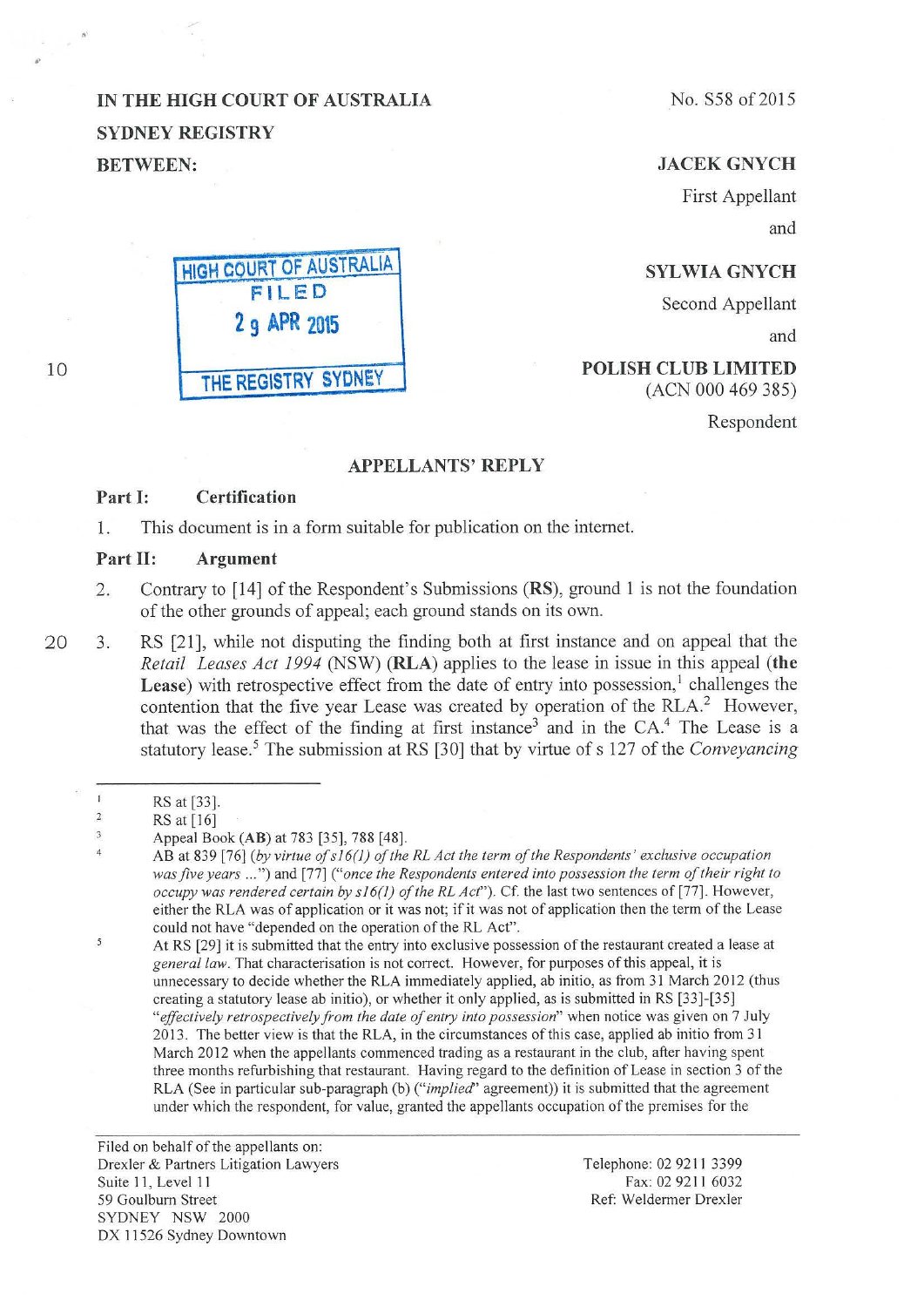*Act 1919,* the duration of the Lease was (prior to 7 July 2013) terminable at the will of either party by one month's notice, is incorrect - and irrelevant to this appeal.<sup>6</sup>

- 4. While the respondent recognises at RS [23] that *"a reservation to the landlord* ... *of a limited right of entry, for example, to view or repair, is consistent with the grant of exclusive possession,"* it submits that *"there was no such reservation claimed or asserted by the appellants in this case".* That is incorrect. As was made clear in the  $CA<sup>7</sup>$  (the issue did not arise at first instance) it is (and always was) the appellants' case that their rights under the Lease did *not* exclude the respondent from taking such steps as may be necessary to comply with its obligations under the *Liquor Act 2007* (NSW) 10 **(the LA),** but was subject to such rights. The suggestion in RS [103] and [110] that the appellants did not run their case on this basis below is incorrect. Moreover, the emphasis placed on the phrase "exclusive possession" by both the  $CA^8$  and the respondent  $9$  is misplaced. The CA wrongly concluded<sup>10</sup> that a right of "exclusive" possession" necessarily excluded the right of the respondent to take such measures as may be necessary to ensure compliance with the LA. The adjective "exclusive" adds nothing to the concept of possession.<sup>11</sup> A lease may give "exclusive possession" to a lessee even if it contains exceptions, reservations or restrictions on the purpose for which the land may be used,<sup>12</sup> or if it gives the lessor <sup>13</sup> or members of the public<sup>14</sup> a limited right of entry on the demised premises.
- 20 5. The contention at RS [31] and [100] that *"as there was no agreed terms or conditions with respect to the duration of the tenancy, no application was made to the authority for consent for the Lease"* is misconceived. As held by the CA, there was an agreed term "by virtue of s  $16(1)$ " of the RLA.<sup>15</sup> In any event, if the respondent was required by s  $92(1)(d)$  of the LA to obtain the approval of the Authority, then it was required to do so irrespective of the term of the Lease.

purpose of the use as a restaurant, should not be construed as having been "for a term of less than six months" within the meaning of section 6A of the RLA: having regard to the *"significant work"* **(AB**  773 **at** 181) done by the appellants to refurbish the restaurant over three months between December 2011 and March 2012, it is obvious that it was not the intention of the parties that the lease was to be for a short term of less than 6 months. Thus,  $s$  6A(1) was not of application and, as found by the CA (AB 839 [76]-[77]), "once the Respondents entered into possession the term of their right to occupy was rendered certain by s16(1)" of the RLA. Moreover, contrary to RS [22], the wording of section 8(1) of the RLA, when read with the definition of"lease" ins 3, does have the effect of creating a **"retail shop lease" when its terms are satisfied; those terms do not have to include either an agreement**  as to the term (which is necessary for an agreement for lease at general law) or the payment of rent **(which is necessary before a "general law" lease can be implied). To conclude otherwise would be**  contrary to the intent of this beneficial legislation namely, in this regard, to give the benefit of the RLA to tenants when its terms are satisfied.

6 Section 127(1) of the *Conveyancing Act 1919* (NSW) does not apply where the prospective tenant has entered into possession and has begun paying rent on a weekly, monthly, or other periodical basis not referable to a year or an aliquot part of a year, without the landlord and tenant having yet reached a binding agreement for a Lease. See for example *Turner v York Motors Pty Ltd* (1951) 85 CLR 55; Land Law 6'h Edition, Peter Butt, at 294-296 [ 15 32].

 $\overline{7}$ AB at 37.25-49; 38.29-30; 39.21-28 ("that subject, as I said before, to the lawful rights of a Lessor to ensure there is no breach of legislation").

 $\mathbf{s}$ AB 840 [79]

<sup>9</sup>  AB [27], [29], [88], [89], [90], [103] and [110]

<sup>10</sup>  Particularly in the light of the express submissions made on behalf of the Appellants in the CA that the Respondent had a right under the Lease to enter the Premises to ensure that the legislation was complied with- see AB 37.37 -38.12; 38.29-30; 39.23-29.

II *Western Australia v Ward* (2002) 213 CLR 1 at 223 [503], 224 [507], 225 [510]

<sup>12</sup>  *Ward* at 224 [507]

<sup>13</sup>  Cf. s 85(J)(c) of the *Conveyancing Act 1919* (NSW)

<sup>14</sup>  *Western Australia* at 225 [510]; see Appellants' Submissions of 9 April 2015 (AS) at [87]

<sup>15</sup>  AB 839 [76]-[77].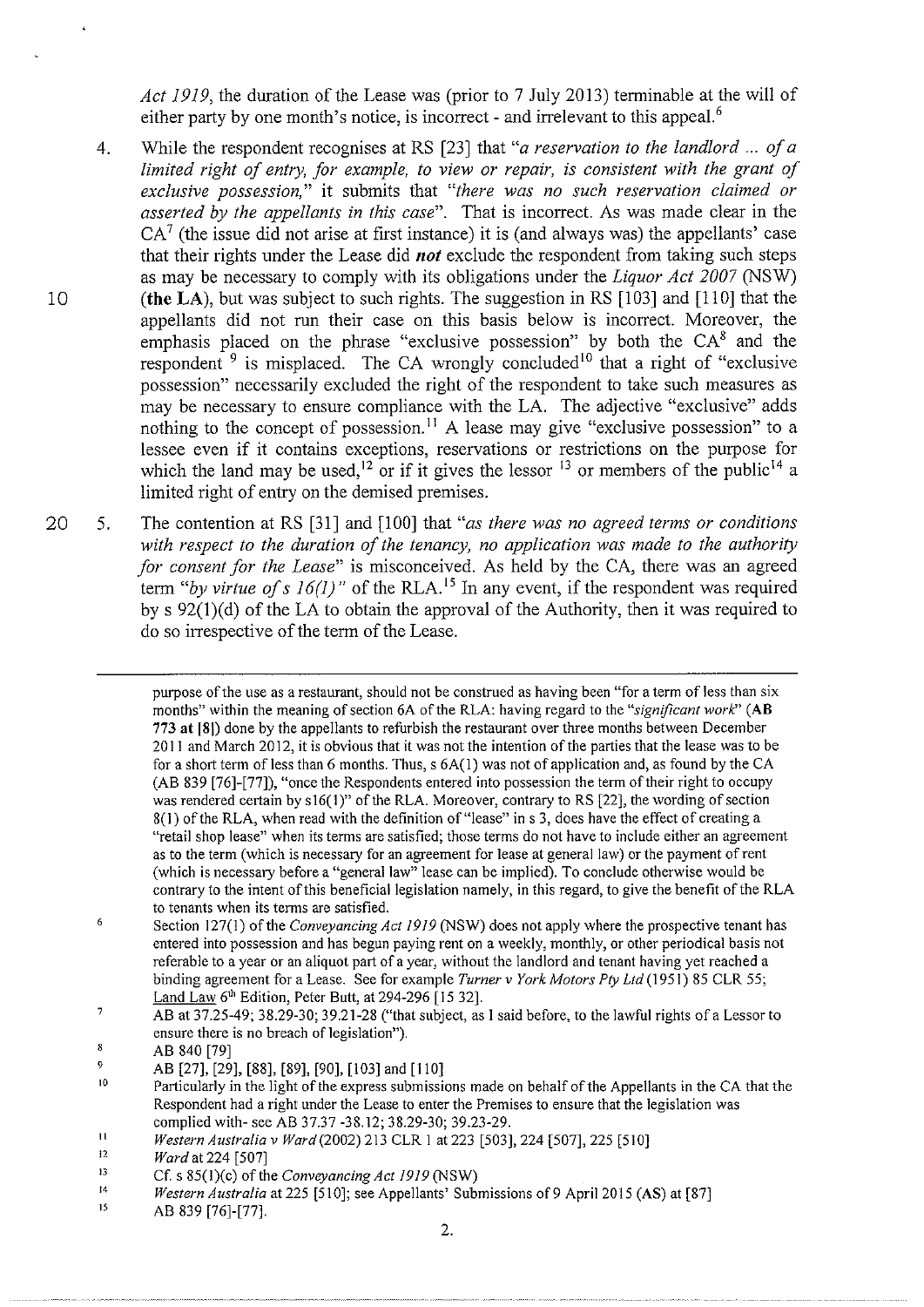- 6. At RS[45] it is submitted that *"the conflict in this case is between the existence of a Lease at law (albeit with terms to determined by statute) and a statutory provision restricting its lawful grant."* In fact, the Lease in this case is a statutory lease pursuant to the RLA.<sup>16</sup> As recognised by the CA <sup>17</sup> "given the wide definition of the term 'Retail *Shop Lease' and 'Lease' in s 3 of the RL Act ..., a 'Lease' can come into existence for the purpose of that Act which would not qualify as a Lease under the general law*". A Lease cannot be a statutory lease for some purposes (the determination of the term of the Lease), but a general law lease for all other purposes. In any event, it is common ground (and it was so held at first instance<sup>18</sup> and by the  $CA<sup>19</sup>$ ) that the Lease was a five year Lease by reason of the RLA. It follows, therefore, that the consequence of the decision of the CA was to extinguish vested proprietary rights of the appellants, and thus subvert the beneficial protection which Parliament sought to afford to Lessee by the RLA.
- 7. The Respondent concedes at [47] that *"there is no doubt that* if *conflicts between laws can be resolved by employing a harmonious construction of the relevant provisions then that is to be the preferred course".* In this case a harmonious construction of s16 of the RLA and s  $92(1)(d)$  of the LA can and ought to be employed – particularly in the light of the fact that the LA does not make provision for rendering of the Lease to be unenforceable and void, but does provide a range of other potential consequences that are sufficient to safeguard the legislative purpose inherent in the statutory prohibition. It matters not that the LA is a more recent statute.<sup>20</sup> It simply re-enacted (albeit with some slight modifications in expression) what was slOl(l)(e) of the *Liquor Act 1982*   $(NSW)^{21}$  It is obviously the intention of the legislature that the two statutory regimes should both apply. They are not "plainly repugnant" to one another; effect can be given to both. Both statutes can easily operate harmoniously together. $^{22}$
- 8. As to RS[52], if there is such a breach of s  $92(1)(d)$  of the LA, it is a breach committed by the *respondent* and not by the appellants. <sup>23</sup>
- 9. At RS[63] the respondent submits that the AS failed to have regard to certain statements of this Court *Miller 24* and *Equscorp.* 25 That submission is not correct: see AS at [35] and [69]. <sup>26</sup>
- 10. At RS[64] the respondent submits that the question that flows from whether an agreement is unlawful *"is not that which has been* ... *misstated by the Appellants at [43} of their submissions".* However, the question at AS[43] is a direct quotation from McHugh J in *Nelson. <sup>27</sup>*
- 11. At RS[82] the respondent submits that the contention in AS[63] that CA *"misconstrued the legislative purpose inherent in statutory prohibition"* is fundamentally flawed. For the reasons given in AS[64]-[68], AS[63] is correct. Furthermore, even if the legislative purpose was accurately stated by the CA, the Lease would not have prevented the

10

20

30

22 23 See for example AS at [56], [57], [58], [62], [67], [68], [69], [71], [73], [79], [81], [82], [87], [101]-[104], [108].

<sup>16</sup>  AB 839[76] and [77]

<sup>17</sup>  AB 838[75]

<sup>18</sup>  AB 783[35].

<sup>19</sup>  AB 839[76] and [77].

<sup>20</sup>  RS at [48].

<sup>21</sup>  See Tab 18 of Joint Legislative Provisions.

<sup>24</sup> See AS at [74]-[84]

*Miller v Miller* (2011) 242 CLR 446 at 459

<sup>25</sup>  Equscorp Pty Ltd v Haxton (2012) 246 CLR 498

<sup>26</sup>  See AS at [35] [69]

<sup>27</sup>  *Nelson v Nelson* (1995) 184 CLR 538 at 604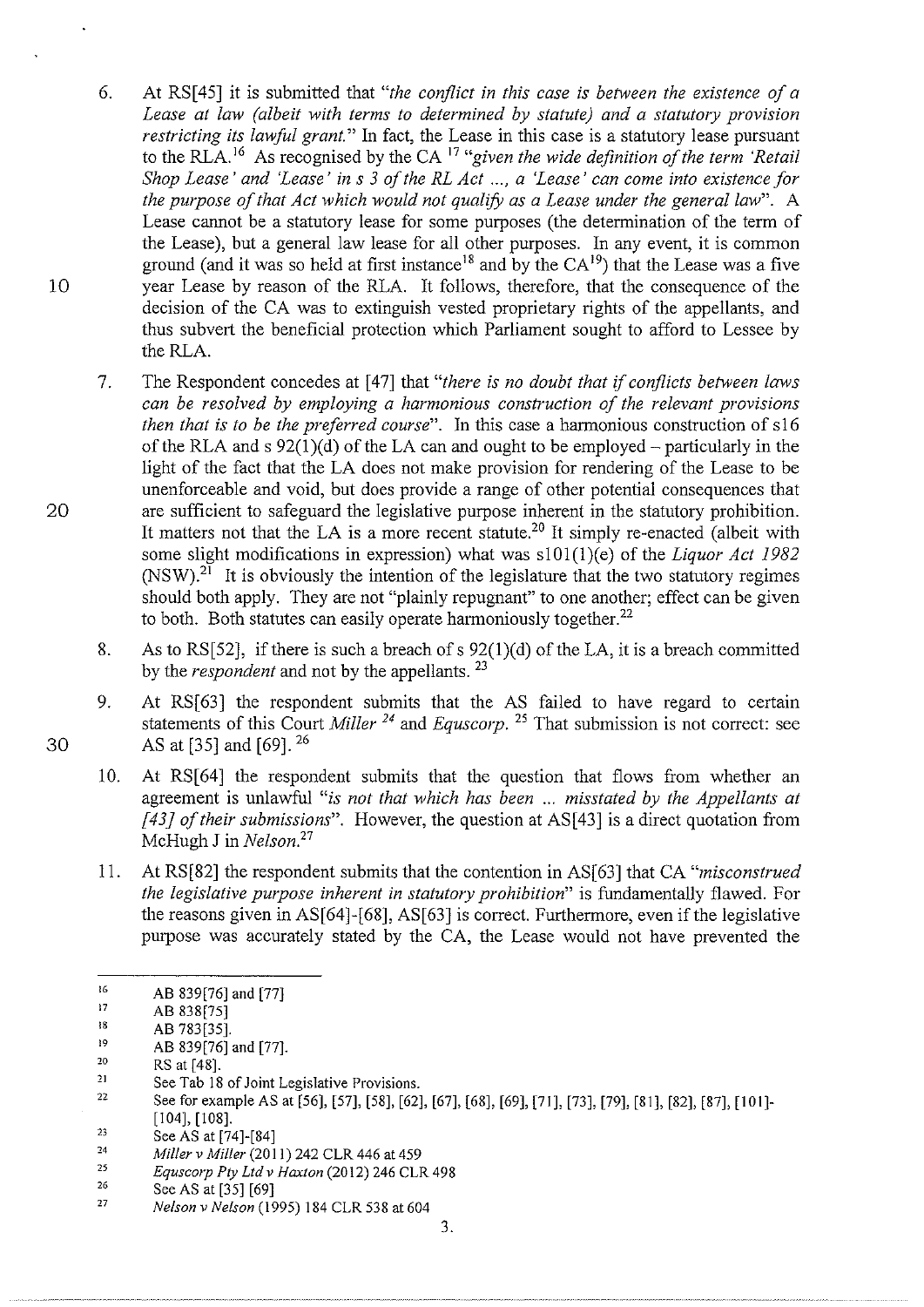respondent from supervising the conduct of the business of a Lessee insofar as it related to matters arising under the LA.

- 12. RS[83]-[85] emphases that the object of the LA is to regulate and control the sale, supply and consumption of liquor. (The full terms of the relevant object of the LA are cited in AS[ 65].) However, if, as was found to be the fact in this case, the respondent controlled fully the sale and the supply of liquor, then it follows that it *was* also able to control the consumption of liquor – particularly where: the CA found that the manager of the club was well able to supervise the sale and supply of Iiquor;28 the Primary Judge found (uncontested) that patrons of the restaurant were told that the restaurant could not 10 sell or serve liquor because it was not licensed;<sup>29</sup> s 7 of the LA prohibited the appellants from selling liquor; an undertaking was given by the appellants to the Primary Judge that they and their employees and agents will not deliver alcohol to customers attending as restaurant patrons or patrons of any functions conducted by the appellants;<sup>30</sup> the appellants' case is, as stated to theCA, that the Lease is to be construed so as to allow the respondent to enter the premises to ensure that the LA is being complied with<sup>31</sup> (and they are willing to provide an undertaking to that effect).<sup>32</sup> Accordingly, the conclusion in RS [98] is wrong.
- 13. At RS[88] the respondent makes the bald assertion that *"consent would not have been given"* by the Authority for the Lease.33 Not only is there not a skerrick of evidence in 20 support of that assertion, but it is contrary to the finding of the CA at AB 389 [79], and contrary to the plain words of  $s$  92(1)(d) of the LA which plainly confers the power to give consent to such leases. The submissions at RS[88]-[90] appear to be based upon a misapprehension as to the meaning and effect of"exclusive possession".
- 14. At RS[94] the respondent submits that theCA carefully approached the question of the ultimate sanction to impose. However, the CA failed to have *any* regard to the legislative provisions in the LA which could have been invoked in the event of a contravention of s 92 (or to even review those provisions).<sup>34</sup> Neither the CA nor the respondent have grappled with the fact that although Parliament specifically and thoroughly addressed its mind to the consequences of a contravention of s 92, it did *not*   $30$  legislate that a lease made in contravention of it is void – or even voidable – a drastic consequence which would lead to the extinguishment of vested proprietary rights (compare, in contradistinction to the LA, s 41Q(2) and (3) of the *Registered Clubs Act*  1976 (NSW)<sup>35</sup>; and that those legislative provisions also demonstrate that the policy of the LA would *not* be defeated if effect was given to the Lease.<sup>36</sup> Moreover, as noted by the CA,<sup>37</sup> the prohibition contained in s  $92(1)(d)$  can be overcome by the obtaining of approval from the Authority. The respondent's *speculative* response (in the absence of any evidence) to some of the legislative provisions in the LA which could result, in some circumstances, as a consequence of a breach by a licensee of its obligations under

 $\tilde{\lambda}$ 

<sup>28</sup>  See AS[67]

<sup>29</sup>  AS[67]

<sup>30</sup>  AB 436 [14].

<sup>3\</sup>  AB at 37.25-49; 38.29-30; 39.21-28 ("that subject, as I said before, to the lawful rights of a Lessor to ensure there is no breach of legislation")

<sup>32</sup>  As noted in AS[68], where a party seeks equitable relief, whether in aid of a legal or equitable right, equity may impose terms: *Fitzgeraldv FJ Leonhardt Pty Ltd* (1997) 189 CLR 215 at 231 per McHugh and Gummow JJ.

<sup>33</sup>  A bald assertion to similar effect is made in RS [100].

<sup>34</sup>  See AS[69].

<sup>35</sup>  AB 818.45-819.35

<sup>36</sup>  AS [69].

<sup>37</sup>  AB 839[79].